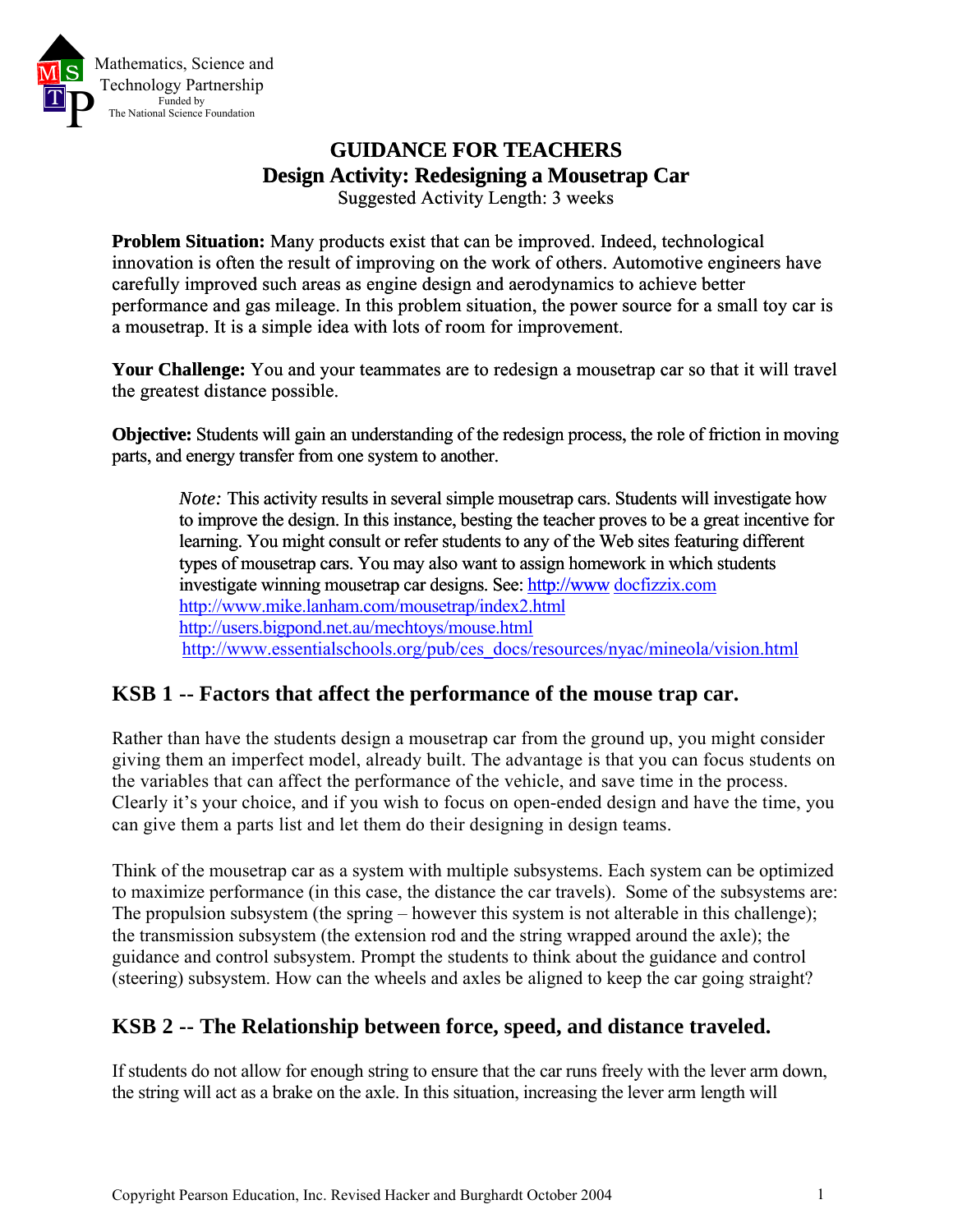increase the car's travel. The relationship between the force pulling on the axle and the distance the car travels is not intuitive. The measure of a force's tendency to produce a rotation about an axis (the twisting force) is called *torque*. The formula for torque  $(T)$  is the radial distance (r) the rod travels, multiplied by the force  $(F)$ , or  $\overline{T} = r \times F$ . Force, therefore  $=\overline{T}/r$ . The force is **inversely proportional** to the radial distance.

 The students can see this as they try to hold the lever arm close to the spring or further away from the spring. The further away they get, the less force they will feel.

Stress, however, that the car cannot weigh too much or there won't be enough energy to move it. Similarly, if the lever arm moves too quickly, the axle and wheels may spin. Remind students that the goal is to maximize distance traveled, not speed. Changing the criteria by introducing speed, or speed over a certain distance, will yield additional tradeoffs to consider.

## **KSB 3 - Friction**

This KSB allows students to investigate the role of rolling friction as friend and enemy. If you wish, use more sophisticated bushings than plastic straws, although these are inexpensive and serve the educational purpose. It is important to increase the friction between the wheels and the floor. Additional weight on the car can serve that purpose, as long as students avoid adding too much weight, which would result in extra work needed to move that car and less distance traveled. You can use large rubber bands or even cut up balloons to fit over the driving wheels to create friction between the wheel and the surface upon which it rolls.

### **KSB 4 –Size of the wheels**

In KSB-4, students collect data that will show that the larger the driven wheel, the greater the distance the car travels because each rotation of the axle causes one rotation of the wheels. However, there will be some trade-offs. For instance, if the car's weight increases too much because of the larger wheels, or if there is increased axle friction, the gain from the greater wheel diameter is reduced. Often, the axle needs to be increased because there is not enough torque with a small diameter axle to rotate the wheel.

Students collect data in the table provided and will find that in every case, the distance for one revolution is just a bit more than 3 x the diameter of the wheel.

Students will do ratio calculations for several different wheel diameters and distances traveled (ratio of Distance/diameter). In the next KSB, KSB-5, the data will be used to derive a value for Pi  $(\pi)$ . Then they can figure out the *average ratio* and will find that their answer approximates Pi  $(\pi)$  which equals 22/7 or 3.1428571. Some **sample data** is shown below.

| Wheel       | Diameter | Measured distance for<br>one revolution | Ratio of distance traveled in<br>one revolution to the wheel<br>diameter (Distance/diameter) |
|-------------|----------|-----------------------------------------|----------------------------------------------------------------------------------------------|
| Wheel $# 1$ | 199      | $3\frac{1}{4}$                          | 3.25                                                                                         |
| Wheel $#2$  | ጎን       | $6\frac{1}{4}$                          | 3.125                                                                                        |
| Wheel $#3$  | ານ       | $9\frac{1}{2}$                          | 3.166                                                                                        |
| Wheel $#4$  | יי 1     | $12\frac{1}{2}$                         | 3.125                                                                                        |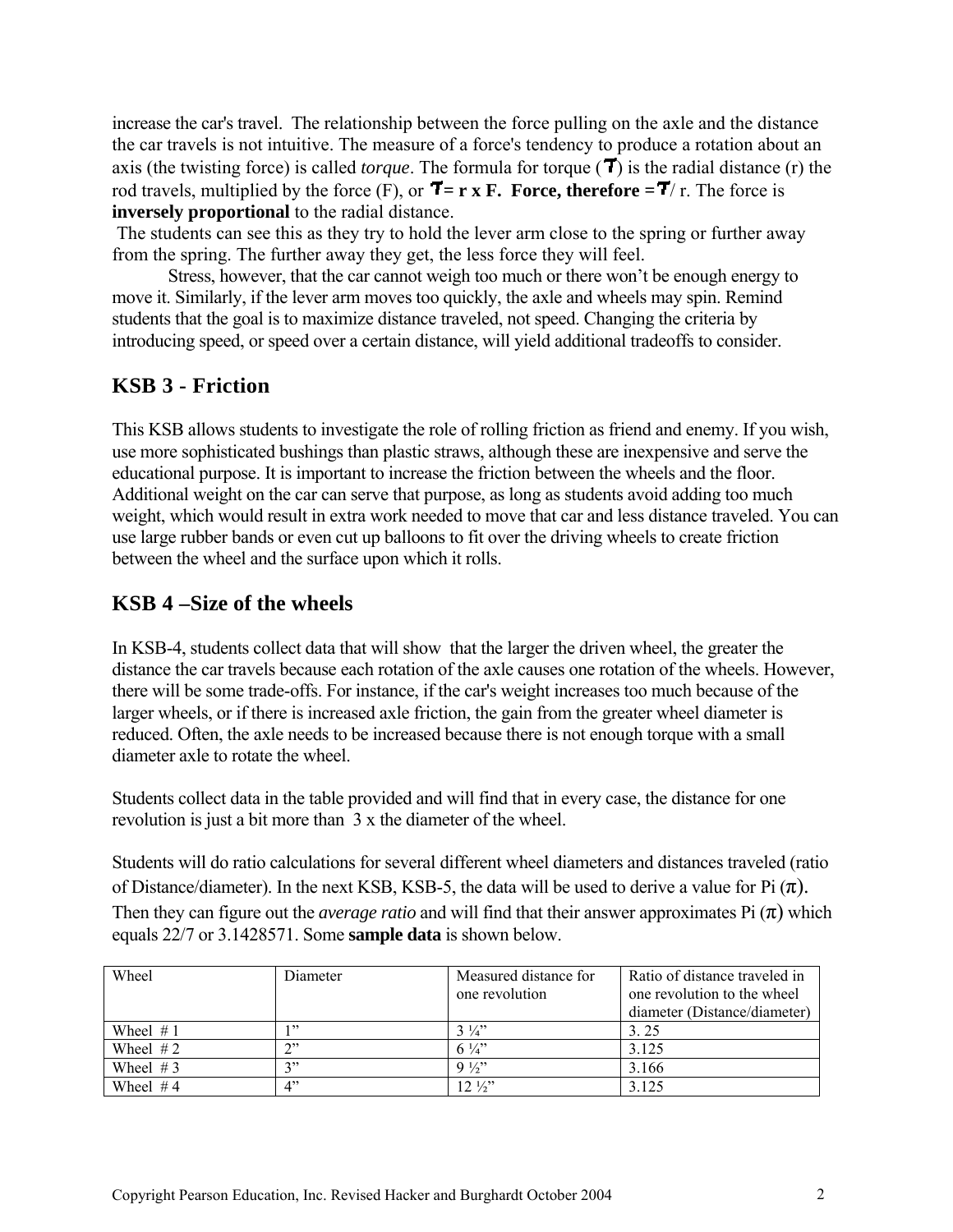## **Knowledge and Skill Builder 5: Finding the circumference.**

Mathematically speaking, the distance around a circle called the **circumference**. In this KSB, students will find the average relationship that exists between the circumference of their wheels and the wheel diameters. Using the sample data show in the table above (related to KSB-4), the average would be the sum of  $3.25 + 3.125 + 3.166 + 3.125 = 12.666 / 4 = 3.1665$ , very close to the value of Pi. The formula for the circumference of a circle is  $C = \pi D$ .

#### **Knowledge and Skill Builder 6: Testing different diameter wheels.**

The new mathematical element that is added here, is that of making predictions – not guesses, but informed predictions based on what the students learned in KSBs 4 and 5. Their predictions should take into account that fact that the distance traveled would be about 3 x the diameter of the driving wheel.

#### **Note: Help encourage the students to do Mathematical reasoning:**

If we use the same length of string and the same axle diameter, then the number of axle rotations won't change when you change the wheel diameter.

Since the number of axle rotations is the same, the distance traveled will be greater with a wheel of larger circumference. The distance the car will travel will be  $\pi$  D multiplied by the number of axle rotations.

To determine how far the vehicle is going to travel, we need to know the number of axle rotations, and also the circumference of the wheel.

#### **Design Solution/Test and Evaluation**

Students should discover that the car must travel in a straight line to achieve the greatest distance traveled. You may want to allow them the best of two attempts. Except for friction, the effect of small wheels on the nondriven axle should have no effect on the design.

#### **Redesign**

Focus student attention on the energy that comes from the energy of the spring and the lever arm movement. The total work that can be provided to the car cannot exceed the spring's energy. Work is force times distance. When the lever arm is long, the force it exerts on the string is smaller than when the lever arm is short. The product for force times distance will be the same, however: short arm, high force acting through short distance or long arm, low force acting through long distance.